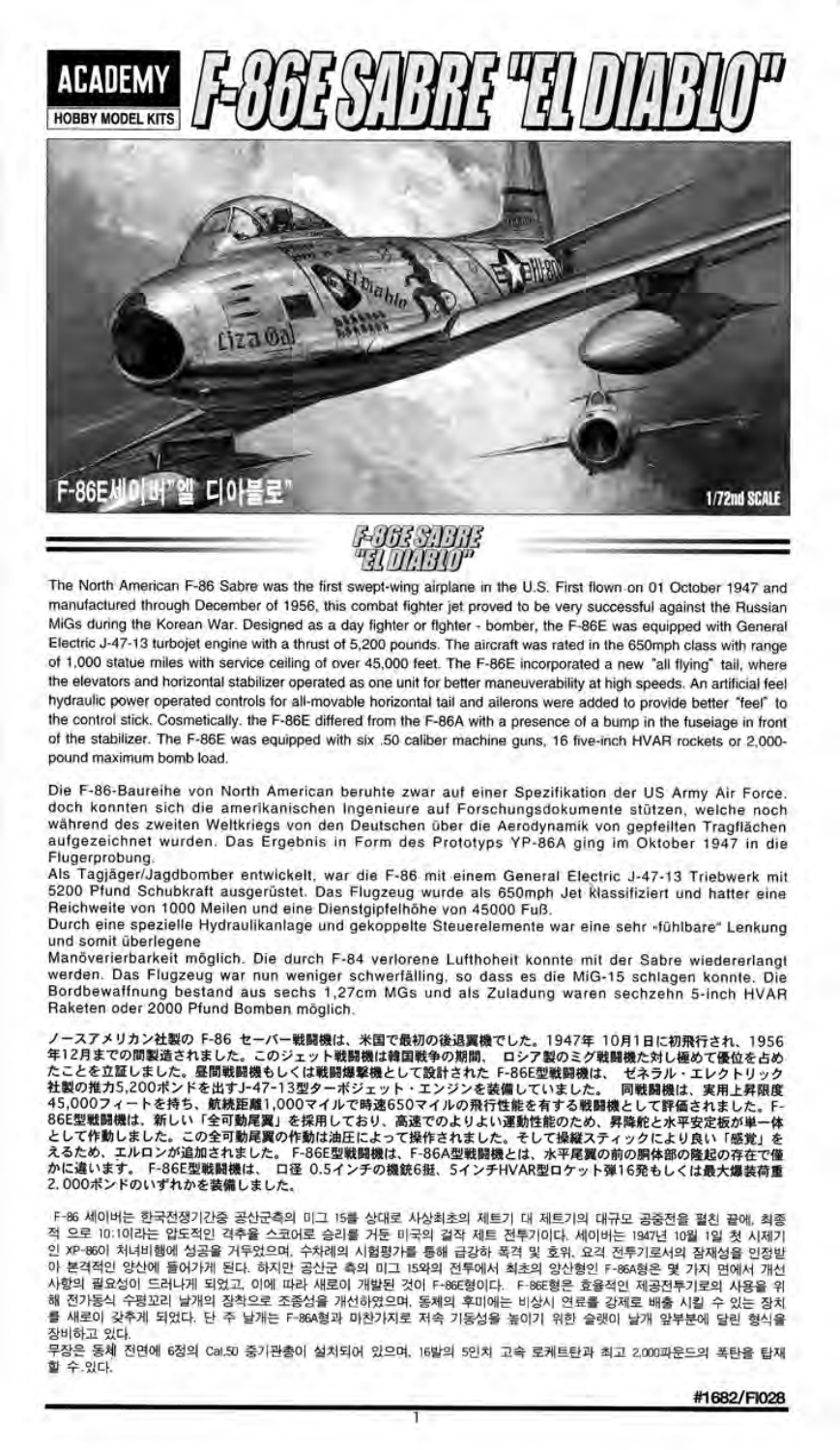

## ▲ 보호자 분들은 반드시 읽어 주십시오.

- 
- 
- 제3 및 일어나 프리카 비상으로는 크게 올 전에 이용 사회를 예약한 정보를 받아 전기를 사고 최고를 찾아보여 주신으로 사용하고 있는 또는 것 없어야 하는 그의 이 전에서 가장이 가 있다.<br>고객은 무료로 한 경험으로 담겨 넘어 시작되었던 경찰에게 이용 경제 전에 대한 경험이 있습니다. 우 차차 약을 자리고 있으므로 1세 8만의 이용이지만은 고객의 추가 이십시오.<br>그런 작은 자체를 공원으로 담겨
	- 근데 될 보관하여 주십시오.
- 
- the all accounts must be industry mean wy proble to undertake with explored the formation.<br>Below starty is such that the terms for any account of a starty of the formation care in the full mask of mate<br>Here starty and of t
	- The product may have some profitable corte for lunching resears and to<br>Have culting a part of union from it denty to succertific and the wastes
- en kamp a samme. De staand hij pape paar immakely bienp of d'eleben binad any ange of adtentin by alleg kove rend o p<br>omert, aan waxwi bienp te kam rel verbled ma di not var ren hij a form. Net vang tens verbin gevan plus . Platic bags moved win the prod.

**CREAD THIS BEFORE YOU BEGINS**<br>Shay the mixtures between the company of the lights re<u>asterf</u>áng.<br>Hil tr*ó*n serbi touke and woll verifield what commit to gain to in use.<br>Jeony he emply started high to word derive of sufficiented for the chil

### ALLGEMEINE HINWEISE>

 $e\mathbf{A}L, \mathbf{G} \mathbf{E} \mathbf{B} \mathbf{B} \mathbf{B} \mathbf{B} \mathbf{B} \mathbf{B} \mathbf{B}$ <br> $\mathbf{C} \mathbf{B} \mathbf{B} \mathbf{B} \mathbf{B} \mathbf{B} \mathbf{B} \mathbf{B} \mathbf{B} \mathbf{B} \mathbf{B} \mathbf{B} \mathbf{B} \mathbf{B} \mathbf{B} \mathbf{B} \mathbf{B} \mathbf{B} \mathbf{B} \mathbf{B} \mathbf{B} \mathbf{B} \mathbf{B} \mathbf{B} \mathbf{B} \mathbf{$ es, sarpen



#### <LISEZ CE QUI SUIT AVANT DE COMMENCER LE MONTAGE>

.<br>Elkále fel schéme d'assembloge - Contribute avechique pece súè bien conterne avec de tacefire è su pluse.<br>Multimot per trop de colé pour vous les pieces - - - Ne forme monguée la cole du pentre à proximité d'en lle **Une come Si de vitat points** a in April auto And Income is dute an oadqui dictier & sends di de Célestient

#### (組み立てる無に)

、NHVは、NHVNH)<br>- 最新年の私の設備をお願ふするい、 ・ 成員をランテーが以来分以す物は再生形とから一とカッター。<br>- 重要用をかしなのに使うことかを作いた仕上げるこうです。 一部屋する時に数を使わせて強うのます。<br>- 最高まで最も最高すとニール最はかさな子供の生の風かない気がなかれた発見してするい。

#### ■조립하기 전에

-무용을 조합하기 전에 실행사를 할 위어와 후 조합합니다. - 이름을 기술 '패어는 같이서 나타보 '패어 실버운드! - 그런데에를 사용할 곳과 사람하지 찾는 곳에 주머하고 나무 같이 바르지 않으며 한다<br>-무용을 조합하기 전에 실행사를 할 위어와 후 조합합니다. - 이러나를 제공해 사용하는 사람들은 이러한 사람들이 이러한 사용을 이용한다. - 사람 후 남은 부품은 어떤 자이들이 손에 달리 필요로 \* 본 제품 구입후 파손 및 작동불능으로 사용이 불가한 피해가 있을 시 신품 교환 및 A/S를 통하여 보상하여 드립니다.













i도 운립한다.<br>at lot opposite sa<br>thion de la page<br>thion de la page







?

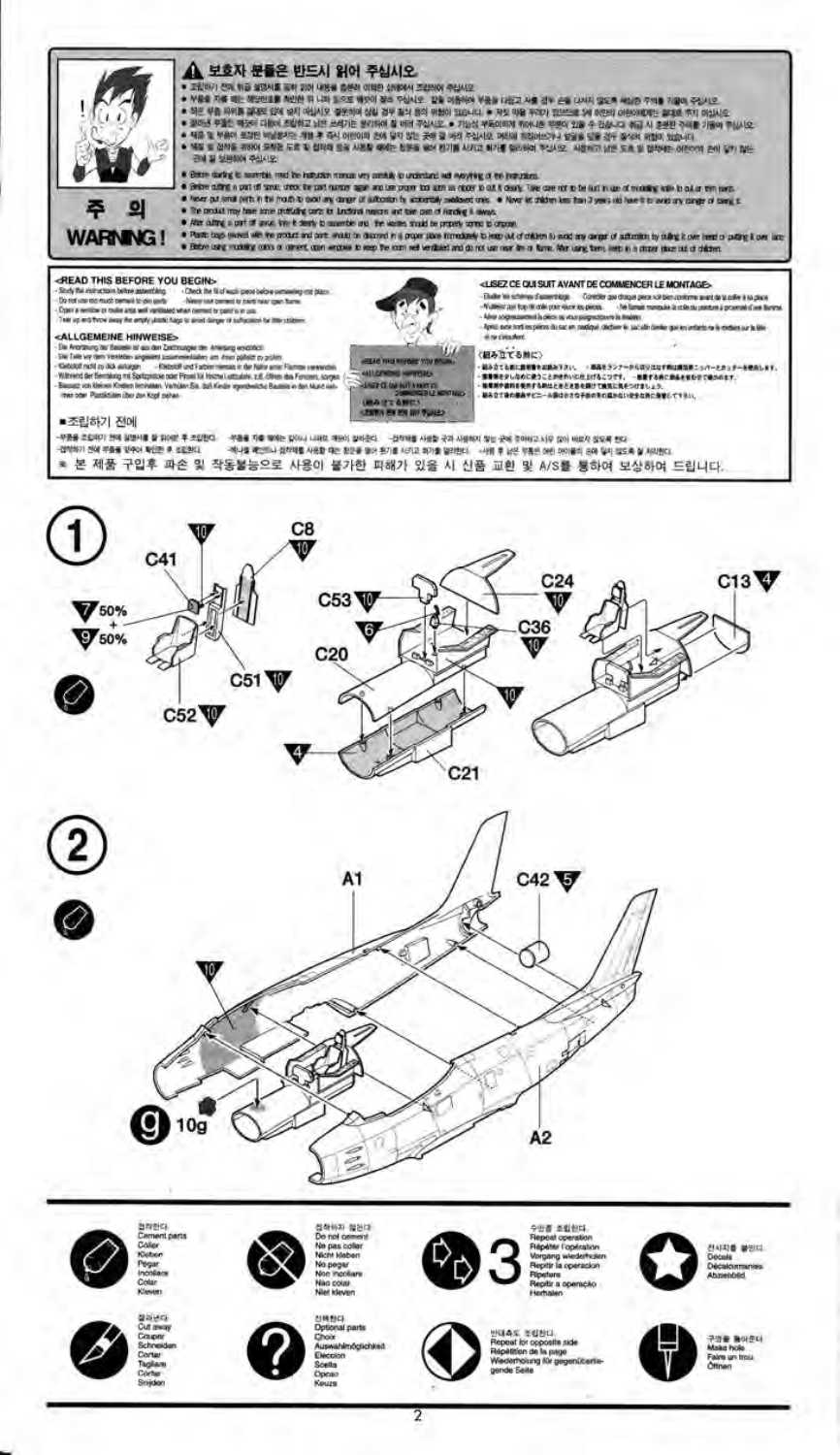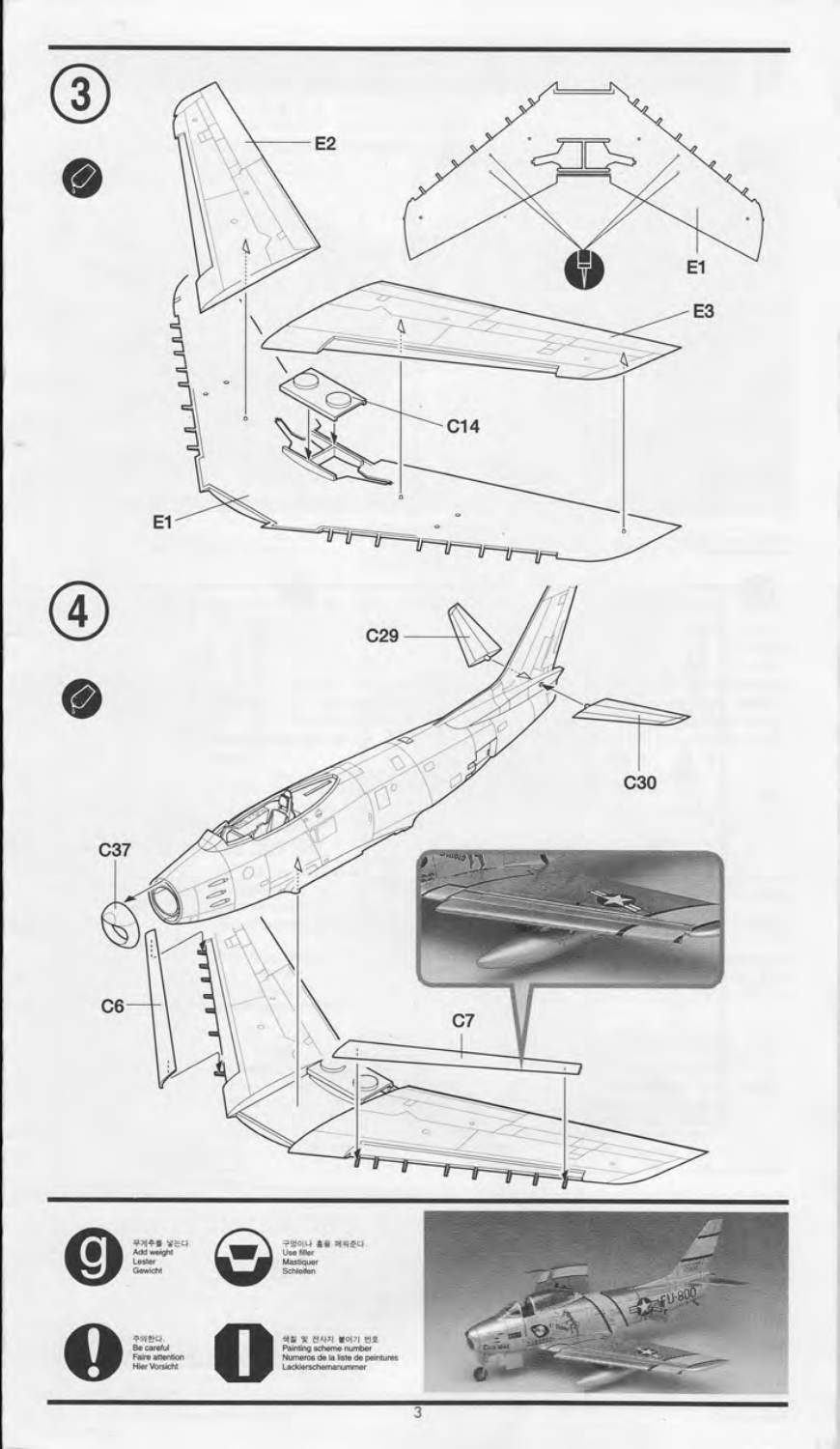





Ø





|              |                        |                              |  |  | BLACK SCHWARZ NOIR 7590 RELATED GUNNETAL METALL-GRAU GRIS ACIER #2250 ZUME     |  |  |
|--------------|------------------------|------------------------------|--|--|--------------------------------------------------------------------------------|--|--|
| <b>V</b> RED |                        | ROT                          |  |  | ROUGE   レッド   유광별강색   THE RATBLACK   MATTSCHWARZ   NOIR MAT   0421/799   무광검정색 |  |  |
|              | <b>ASK</b> AEITOM GETB |                              |  |  | JAUNE 120- RELEVE TATRED MATTROT ROUGEMAT SPAULD REPERT                        |  |  |
|              |                        | SILVER SILBER ARGENT 2NA- 24 |  |  | MERORGHEN INNENGRÜN VERT NIEREUR 4279729-2 21821013                            |  |  |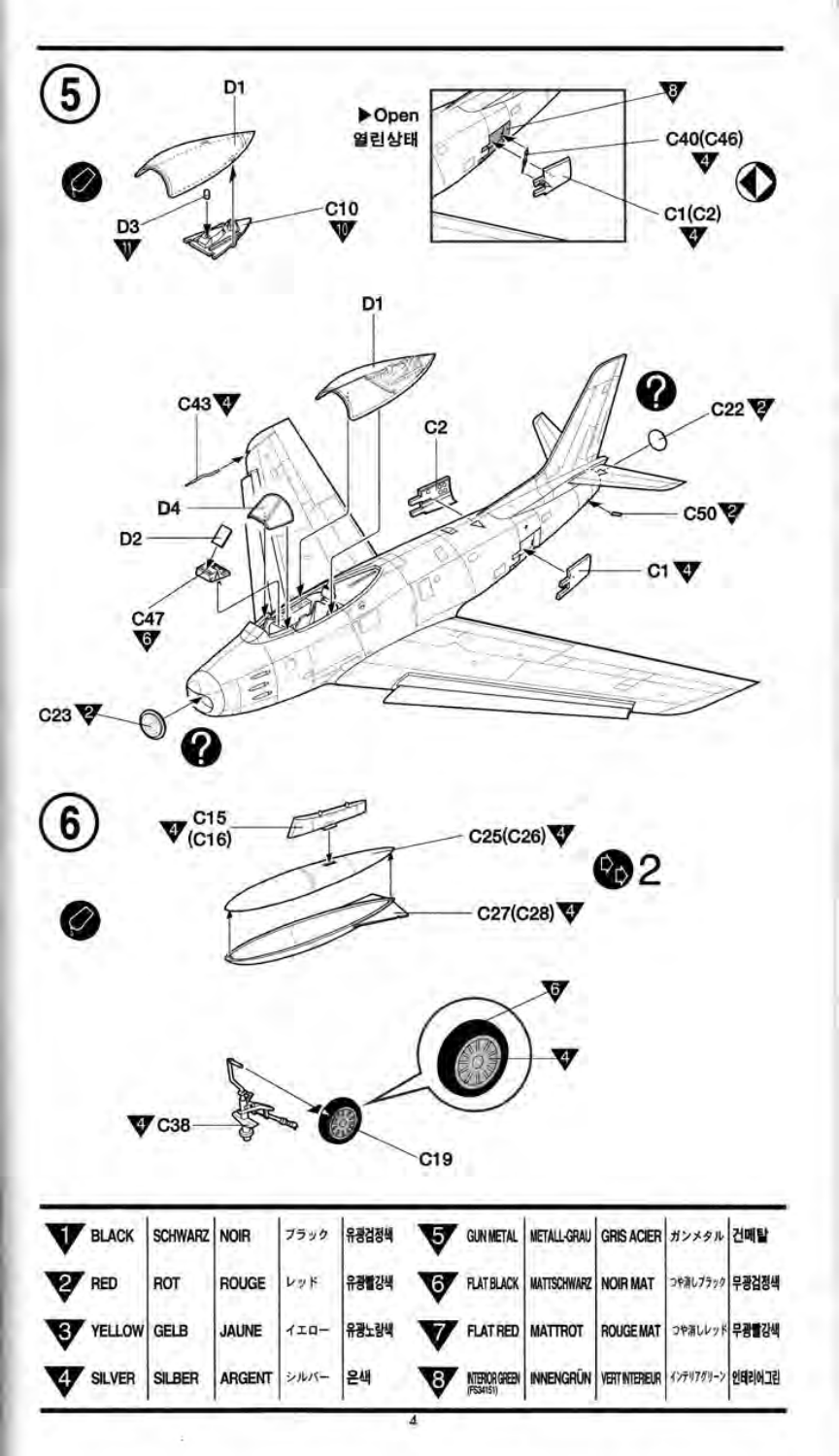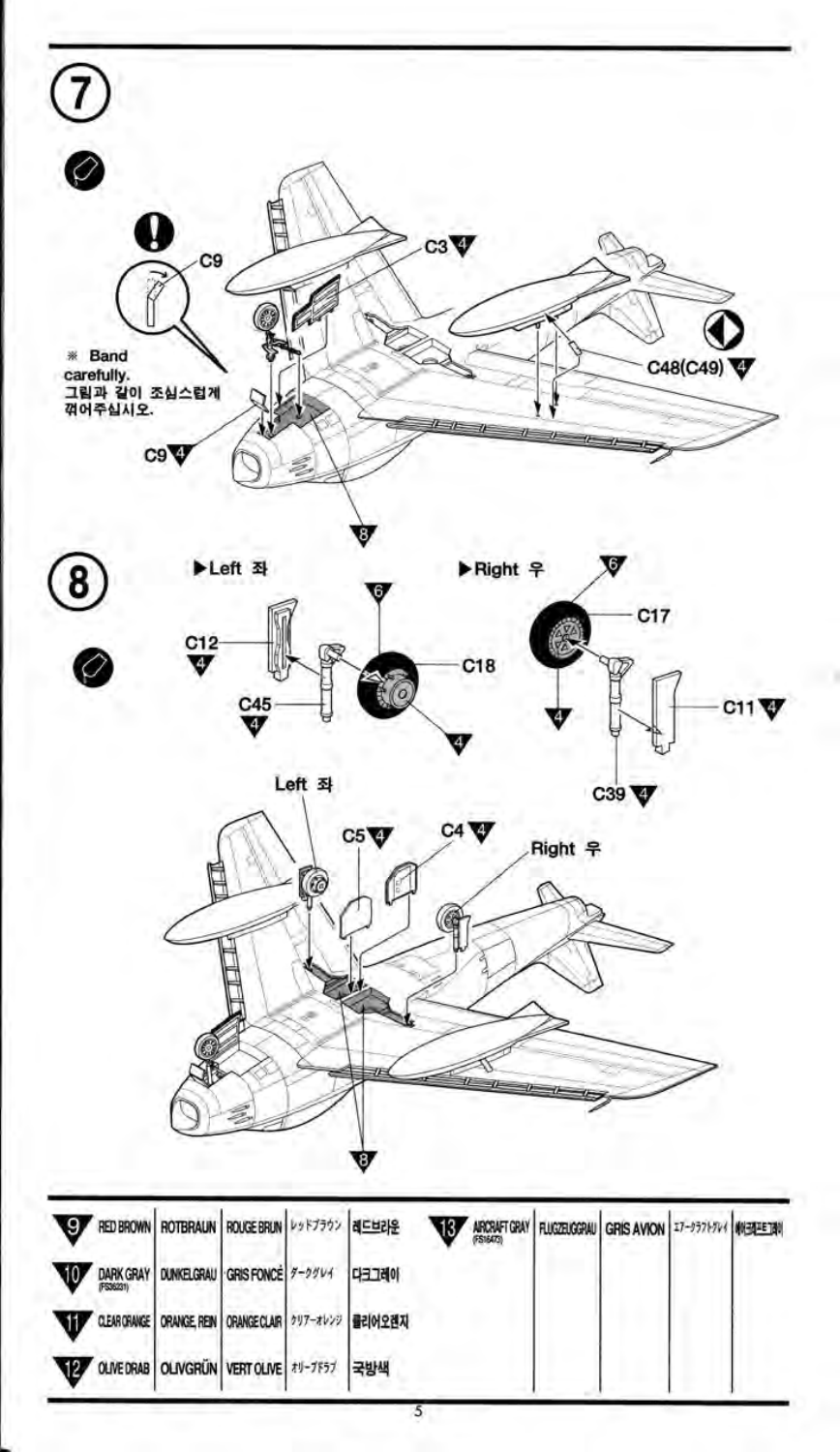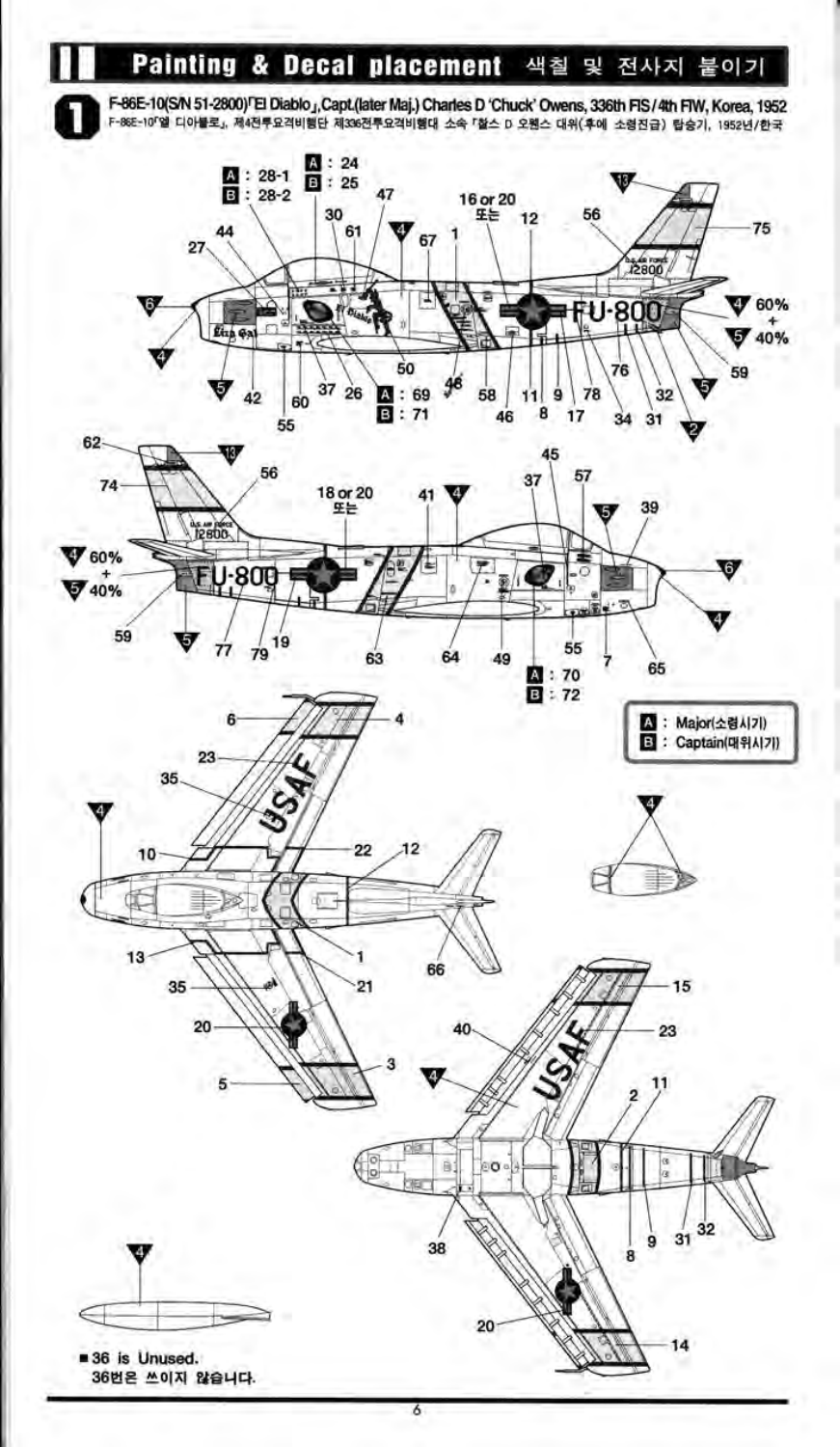